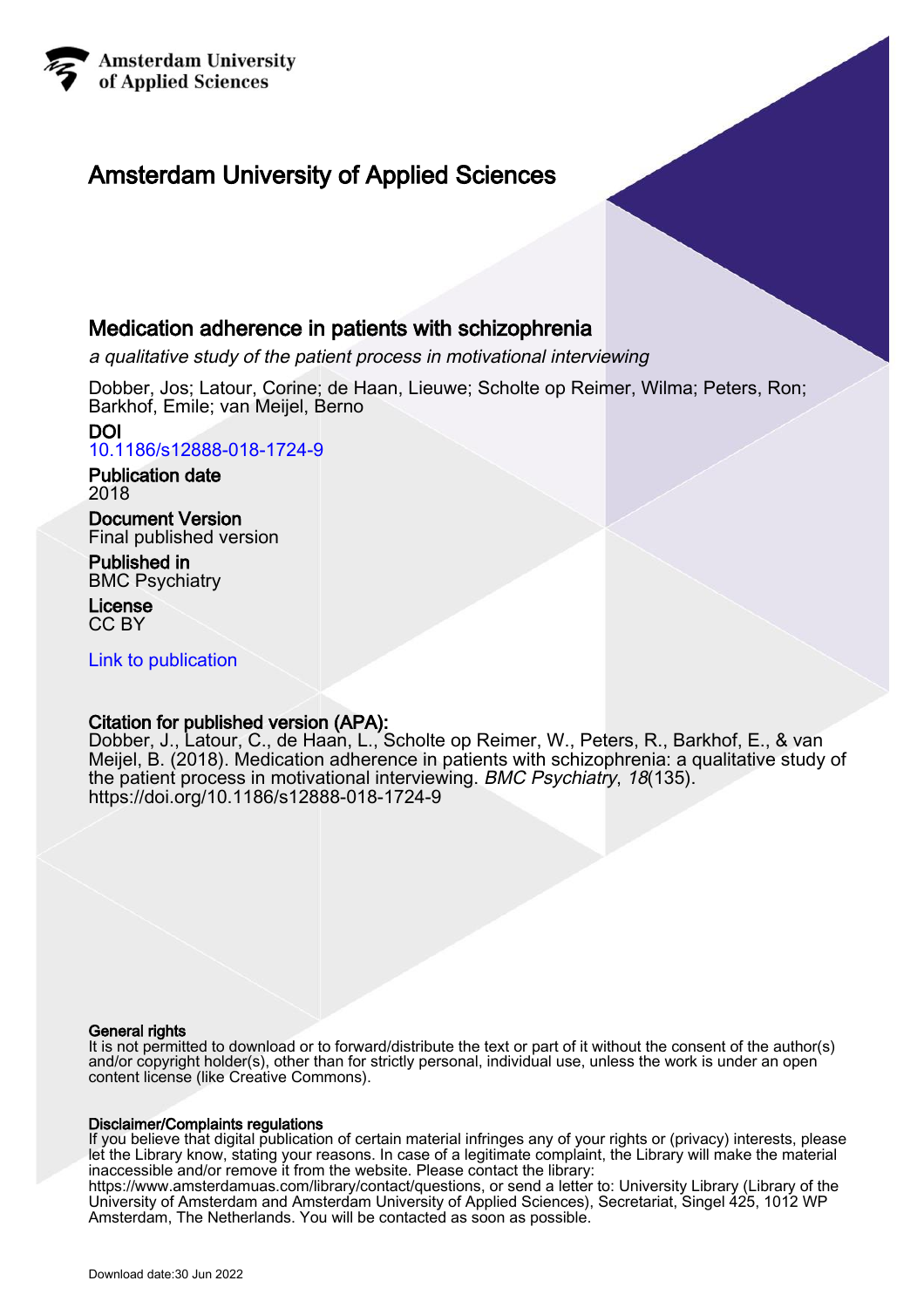## **RESEARCH ARTICLE Example 2014 12:30 The Open Access**



# Medication adherence in patients with schizophrenia: a qualitative study of the patient process in motivational interviewing

Jos Dobber<sup>1[\\*](http://orcid.org/0000-0003-1689-5884)</sup>©, Corine Latour<sup>1</sup>, Lieuwe de Haan<sup>2</sup>, Wilma Scholte op Reimer<sup>1,3</sup>, Ron Peters<sup>3</sup>, Emile Barkhof<sup>4</sup> and Berno van Meijel $5,6,7$ 

### Abstract

**Background:** Motivational interviewing (MI) may be an effective intervention to improve medication adherence in patients with schizophrenia. However, for this patient group, mixed results have been found in randomized controlled trials. Furthermore, the process of becoming (more) motivated for long-term medication adherence in patients with schizophrenia is largely unexplored.

Method: We performed a qualitative multiple case study of MI-sessions to analyse the interaction process affecting motivation in patients with schizophrenia. Fourteen cases of patients with schizophrenia, who recently experienced a psychotic relapse after medication-nonadherence, were studied, comprising 66 audio-recorded MI-sessions. In the MI-sessions, the patients expressed their cognitions on medication. We used these cognitions to detect the different courses (or patterns) of the patients' ambivalence during the MI-intervention. We distinguished successful and unsuccessful cases, and used the cross-case-analysis to identify success factors to reach positive effects of MI.

Results: Based on the expressed cognitions on medication, we found four different patterns of the patient process. We also found three success factors for the intervention, which were a trusting relationship between patient and therapist, the therapist's ability to adapt his MI-strategy to the patient's process, and relating patient values to long-term medication adherence.

Conclusions: The success of an MI-intervention for medication adherence in patients with schizophrenia can be explained by well-defined success factors. Adherence may improve if therapists consider these factors during MI-sessions.

Keywords: Motivational interviewing, Schizophrenia, Medication-adherence, Patient process

#### Background

About 75% of patients with schizophrenia discontinue their antipsychotic drug treatment within 18 months [\[1](#page-10-0)]. Antipsychotic drug treatment reduces the risk of relapse  $(RR = .35)$ , and the risk of readmission  $(RR = .38)$  [[2\]](#page-10-0). It also increases the risks of a movement disorder ( $RR = 1$ . 55), sedation ( $RR = 1.50$ ), and weight gain ( $RR = 2.07$ ) [[2\]](#page-10-0). In a systematic review, Higashi et al. [[3\]](#page-10-0) found that



Motivational Interviewing (MI) is an effective intervention to enhance motivation for behavioural change  $[4-8]$  $[4-8]$  $[4-8]$  $[4-8]$ . MI has been investigated as an intervention for medication adherence problems in patients with psychotic disorders. Although the results are mixed, MI shows promising results in several studies [[9](#page-10-0)–[12\]](#page-10-0).



© The Author(s). 2018 Open Access This article is distributed under the terms of the Creative Commons Attribution 4.0 International License [\(http://creativecommons.org/licenses/by/4.0/](http://creativecommons.org/licenses/by/4.0/)), which permits unrestricted use, distribution, and reproduction in any medium, provided you give appropriate credit to the original author(s) and the source, provide a link to the Creative Commons license, and indicate if changes were made. The Creative Commons Public Domain Dedication waiver [\(http://creativecommons.org/publicdomain/zero/1.0/](http://creativecommons.org/publicdomain/zero/1.0/)) applies to the data made available in this article, unless otherwise stated.

<sup>\*</sup> Correspondence: [j.t.p.dobber@hva.nl](mailto:j.t.p.dobber@hva.nl) <sup>1</sup>

<sup>&</sup>lt;sup>1</sup> ACHIEVE Centre of Applied Research, Faculty of Health, Amsterdam University of Applied Sciences, Tafelbergweg 51, 1105 BD Amsterdam, The Netherlands

Full list of author information is available at the end of the article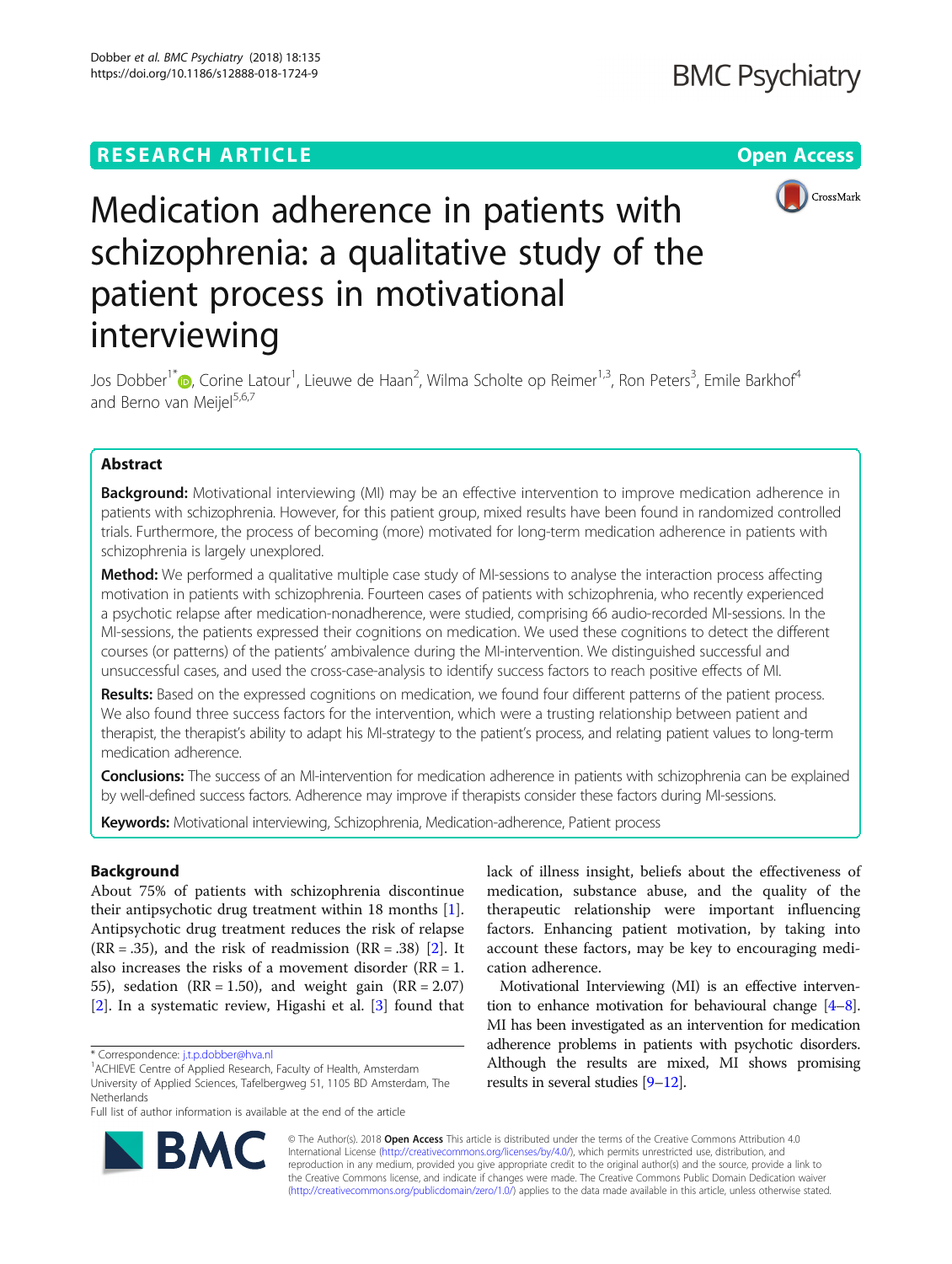MI-interventions comprise four overlapping processes: engaging (establishing a trusting relationship), focusing (determining the target behaviour for change), evoking (eliciting patients' own good motives in favour of change: "change talk"), and planning (helping to move on to actual change) [\[13](#page-10-0)]. In MI-theory three critical components of motivation comprise (1) willingness/importance, (2) ability/confidence and (3) readiness to change [[14\]](#page-10-0). Patients are often ambivalent, expressing conflicting motivations towards change. Supporting the patient to solve this ambivalence is an important task of the MI-therapist [[13\]](#page-10-0). When applying MI, therapists intentionally influence these components to elicit intrinsic motivation and to enable behavioural change. Hereto the therapist communicates in an empathic style and with "MI-Spirit" (the core values of MI: partnership, acceptance, evocation and compassion) [[13\]](#page-10-0). The "language of change" plays a major role in MI. MItherapists elicit patient change talk in which the patient hears her/himself argue for change. Meanwhile therapists try to avoid "patient sustain talk" (in favour of status quo). To be effective, the therapist tunes the MIstrategy to the patient's process of becoming more motivated. Specific knowledge of the nature of this process in patients with schizophrenia may help practitioners to improve their tuning of the motivational process in the MI-sessions and enhance the effects of MI for sustained medication adherence. Therefore, the aim of this current study is to explore the patient process of becoming (more) motivated in a group of patients with schizophrenia, who recently experienced a psychotic relapse after medication-nonadherence. We address the following questions: (1) Can different patterns of the patient process be distinguished in patients with schizophrenia? (2) Can successful cases be distinguished from unsuccessful cases? (3) How do successful cases differ from unsuccessful cases?

#### Methods

#### Study design

We used a qualitative multiple case study [[15](#page-10-0)] to discover and explore the patient's motivational process during MIsessions. This design is an inductive interpretative study of cases, to promote understanding of psychosocial processes influencing the patient process of becoming motivated for long-term medication use.

The multiple case study analysis comprised three phases: single case analysis, cross case analysis, and cross case synthesis [\[15\]](#page-10-0). Each case consisted of (1) audio records of at least three MI-sessions, (2) coded transcripts, (3) global ratings of the therapist style and the patient self-exploration in each session, and (4) summary scores measuring therapist MI-fidelity.

#### Study population

The cases were derived from the intervention group of a Randomized Controlled Trial investigating the effect of MI on medication adherence in non-adherent patients with multi-episode schizophrenia, who had experienced a recent psychotic relapse, following nonadherence to antipsychotic treatment [[9\]](#page-10-0). The 55 participants in the intervention group were offered up to nine MI-sessions to promote motivation for medication-adherence.

#### Data collection and analysis

In the original trial, MI-sessions were audio-recorded if the participant consented to this. In the present study, patients were included if there were at least three sessions audiotaped, and if the patient did not experience active psychotic symptoms (as demonstrated by dominant verbal references to current hallucinations or delusions) during the MI-intervention. Five therapists were involved: a psychiatrist, a psychologist, and three community mental health nurses. Neither of the therapists had previous experience in MI. They followed a 32-h MI training by a certified MI-trainer (member of the Motivational Interviewing Network of Trainers), and participated in monthly supervision on MI-fidelity during the conduct of the trial.

All audio recordings were transcribed verbatim, and parsed into patient and therapist utterances. For coding, we used a combination of the Motivational Interviewing Sequential Code for Observing Process Exchanges (SCOPE) [\[16\]](#page-10-0) and the Motivational Interviewing Skill Code 2.1 (MISC 2.1) [[17](#page-10-0)] (Table [1\)](#page-3-0). For each session, summary scores were computed to assess the quality of MI-execution [[16](#page-10-0)–[18\]](#page-10-0). The first author was trained in MISC-coding at the MI-coding lab of the Center for Alcohol and Addiction Studies, Brown University, USA. He subsequently trained the two coders (one master level, one bachelor level) for performing data-analysis in the present study. After a 37-h training the coders reached a Kappa of .82 on behaviour codes. For the global ratings, we considered a maximum of one point difference on the 7-point scales as an agreement, and a difference of more than one point as a disagreement. So, we dichotomised the scores to "agreement" and "disagreement" (see also Kaplan et al. [\[19\]](#page-10-0)). After the training, the coders reached a Kappa of 1.0 on the global ratings. Transcripts were first broken down into separate encodable utterances ("parses") by one coder. A second coder then coded the transcript in two passes. In the first pass, the coder listened uninterruptedly to the complete session, assigned the global ratings, and registered the optional MI-components (Table [1](#page-3-0)). In the second pass, each parse was coded in one of the coding categories (Table [1](#page-3-0)). Coding dilemmas were solved in weekly coder-trainer meetings. We randomly selected 10% ( $n = 7$ ) of the sessions for recoding by the same coder to verify intra-rater agreement (Kappa behaviour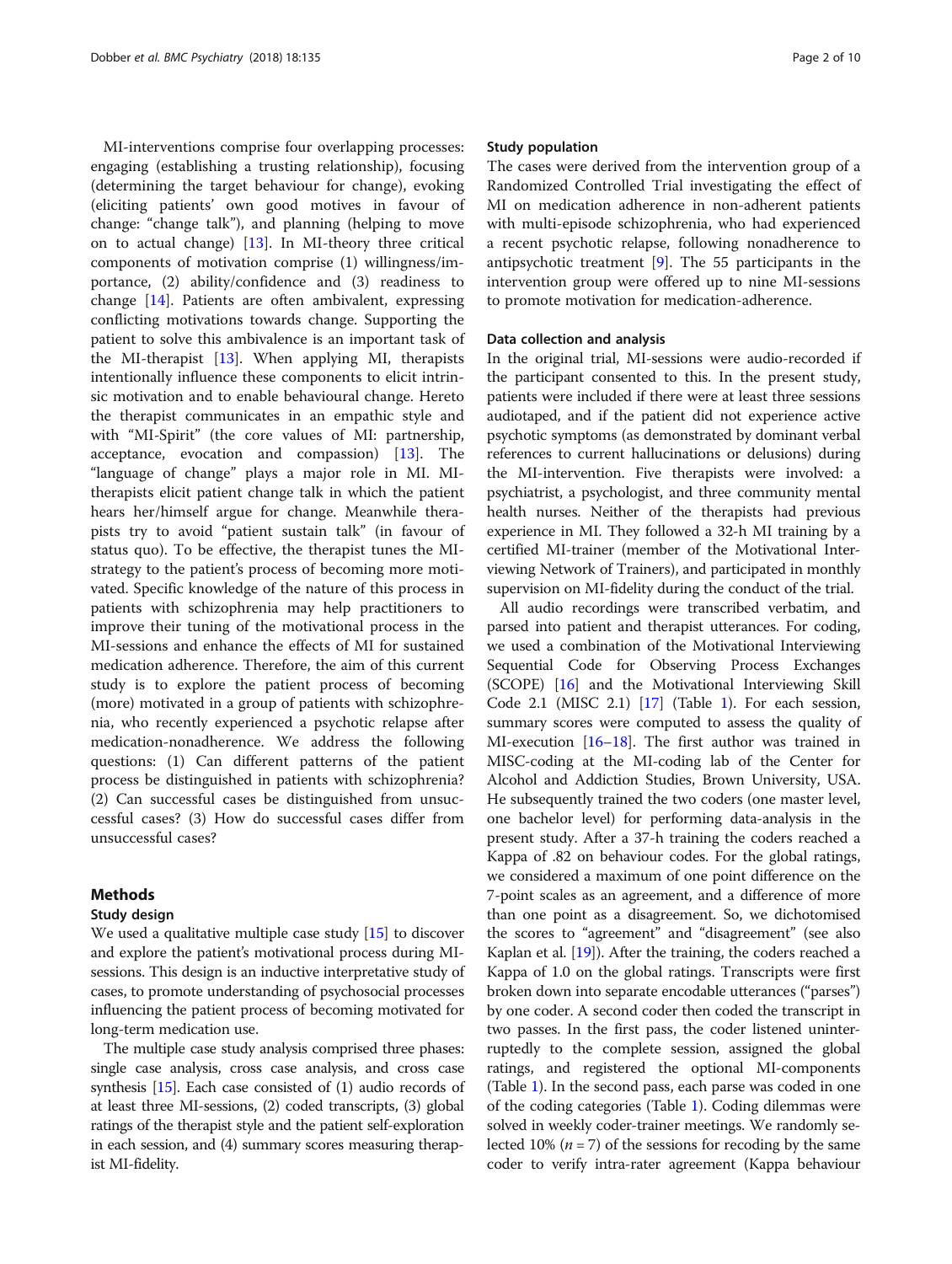<span id="page-3-0"></span>

|  |  |  |  | Table 1 Measures and coding instruments |
|--|--|--|--|-----------------------------------------|
|--|--|--|--|-----------------------------------------|

| Unit of<br>measurement | Measurement                                                                                                                                                                                                                                                                                                                        | Coding instrument                                                                                                                       |
|------------------------|------------------------------------------------------------------------------------------------------------------------------------------------------------------------------------------------------------------------------------------------------------------------------------------------------------------------------------|-----------------------------------------------------------------------------------------------------------------------------------------|
| Therapist              | sequential coding of 20 verbal behaviours: question, reflection, advice with<br>permission, permission seeking, affirm, emphasize control, support, advice<br>without permission, confront, direct, opinion, raise concern, warn, facilitate,<br>feedback, filler, self-disclosure, general information, structure, not encodable. | SCOPE (Motivational Interviewing Sequential<br>Code for Observing Process Exchanges) [16]                                               |
|                        | rating of 5 MI-core values and other relational ingredients on a 7-point<br>global rating scale: acceptance, empathy, collaboration, evocation, autonomy.                                                                                                                                                                          | MISC 2.1 (Motivational Interviewing Skill<br>Code) [17]                                                                                 |
|                        | computing 5 summary scores:<br>· ratio of reflections to questions,<br>• percent open questions,<br>• percent complex reflections,<br>· percent MI-consistent techniques,<br>· mean global ratings.                                                                                                                                | MITI 3.1.1 (Motivational Interviewing<br>Treatment Integrity) [18]<br><b>SCOPE</b><br>SCOPE<br><b>SCOPE</b><br>SCOPE<br><b>MISC 2.1</b> |
|                        | registration of optional MI-components: decisional balance, importance ruler,<br>confidence ruler, typical day/week, looking back, looking forward, exploring<br>goals and values, querying extremes, developing change plan.                                                                                                      | Registration: applied / not applied                                                                                                     |
| Patient                | sequential coding of 10 patient verbal behaviours: commitment, desire, ability,<br>reasons, need, taking steps, other, ask, follow neutral, not encodable.                                                                                                                                                                         | <b>SCOPE</b>                                                                                                                            |
|                        | rating of the level of patient self-exploration on a 7-point global rating scale.                                                                                                                                                                                                                                                  | <b>MISC 2.1</b>                                                                                                                         |
|                        | percent patient change talk.                                                                                                                                                                                                                                                                                                       | SCOPE                                                                                                                                   |

 $codes = .77$ ; Kappa global ratings = 1.0), and 20% of the sessions ( $n = 13$ ), randomly selected, were double-coded for interrater agreement (Kappa behaviour codes = .71; Kappa global ratings = .84).

During the multiple case analysis, a detailed log was kept on the research process, the findings, and the decisions. The analyst (JD) used worksheets based on Stake [[15](#page-10-0)] to structure the analysis, and composed case reports. Two other investigators (CL, BvM) independently scrutinized random subsets of these materials, to ascertain the appropriateness of the research process, and to assure the integrity of the findings, decisions, and conclusions. Also, another investigator independently double analysed two cases. In case of disagreement, the original data were checked and disagreements were resolved by discussion.

#### Measurement of the motivational process

We considered shifts in the cognitions on medication during the MI-sessions as indicative for changes in the patient process of motivation for long-term medication adherence. The course of these cognitions during the MI-sessions was used to determine the pattern of the patient motivational process. We assumed that a trusting relationship between patient and therapist supports the patient to open up and talk freely about his/her experiences, goals, values, concerns and ambivalence related to medication adherence. This patient self-exploration is measured by a 7-point global rating scale [[17](#page-10-0)]. We regarded a score of four or higher on this scale as an indication of a trusting relationship.

We deduced criteria to distinguish successful and unsuccessful cases from the aim of the MI-intervention in the original study, i.e. to enhance motivation for long-term medication adherence [[9](#page-10-0)]. In this intervention, the therapist should support the patient to find and explore his/her reasons and motives for medication use, and help to relate medication adherence to the patient's values and goals. If at baseline the patient felt ambivalent about his/her long-term medication, the patient and therapist should explore this ambivalence, and, if appropriate, potential barriers. Hence, the patient may be able to solve the ambivalence or may find ways to handle perceived barriers in relation to medication adherence, based on intrinsic motivation. If the patient is not ambivalent, but takes a convinced position pro or against long-term medication use, the intervention should concentrate on either potential barriers and strengthening long-term motivation for medication adherence (in case of a motivated patient), or exploring possible goals and values in relation to medication adherence to find out if new perspectives on medication adherence can be evoked (in case of no motivation). Thus, three criteria for success applied to all cases, while other criteria depended on the baseline ambivalence and motivation (Table [2](#page-4-0)).

Finally, we compared the determined patient motivational processes with the outcomes on the medication adherence item of the Life Chart Score [\[20](#page-10-0)] (LCS, range 1–5, higher scores indicating higher levels of adherence) in the original RCT at 6-month follow-up [[9\]](#page-10-0).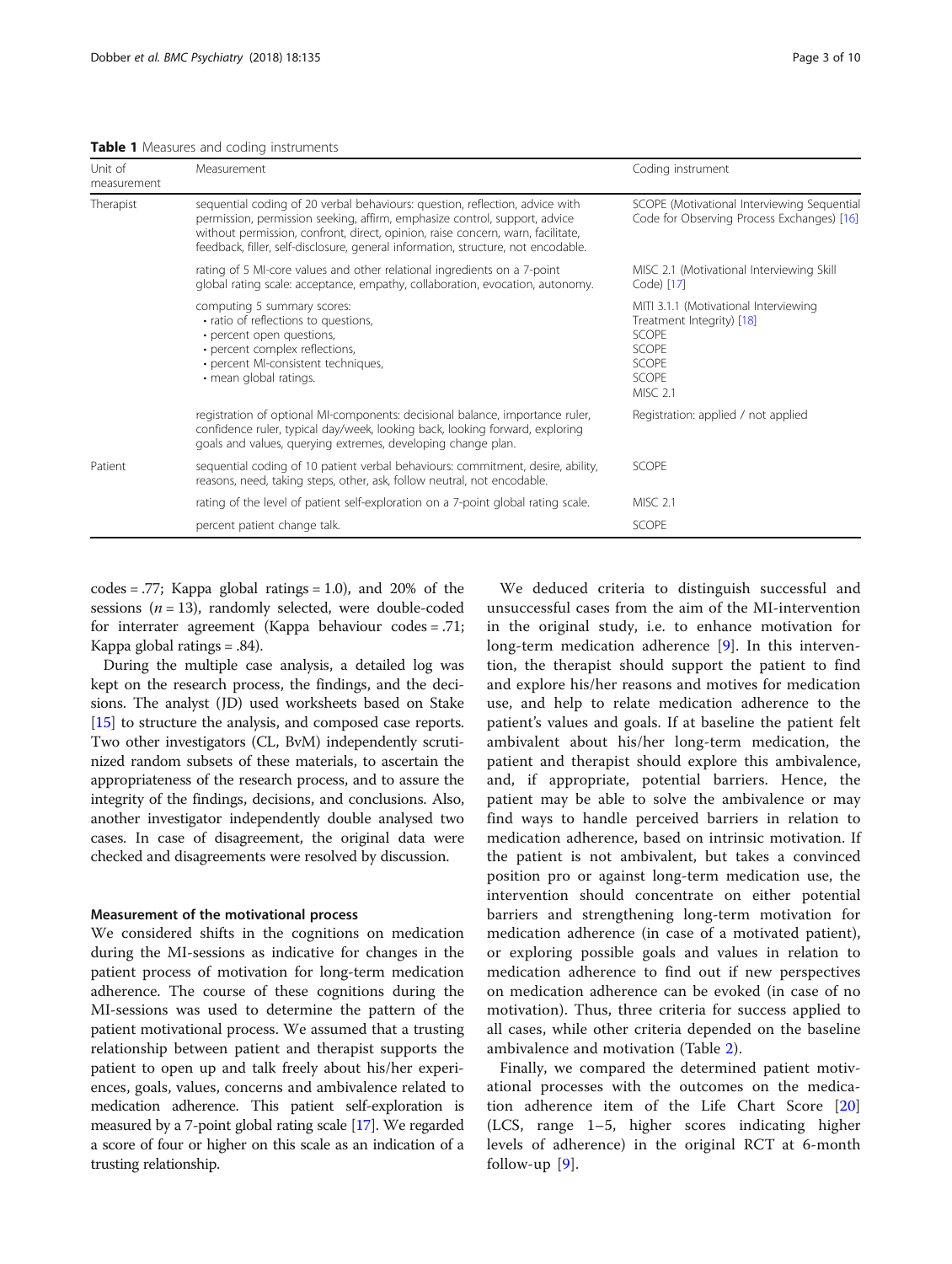#### <span id="page-4-0"></span>Table 2 Criteria for success

| Criteria                                                                                                                                                                                         |   | Not ambivalent at baseline       |                                      |
|--------------------------------------------------------------------------------------------------------------------------------------------------------------------------------------------------|---|----------------------------------|--------------------------------------|
|                                                                                                                                                                                                  |   | motivated<br>for MA <sup>a</sup> | no motivation<br>for MA <sup>a</sup> |
| During the MI-sessions the patient has seriously considered what his/her motives are (not) to<br>adhere to long-term medication.                                                                 | Χ | X                                | Χ                                    |
| Existing ambivalence and/or potential barriers are explored.                                                                                                                                     |   | $X^{\rm b}$                      |                                      |
| Values and goals are explicitly discussed in relation to medication adherence.                                                                                                                   |   | X                                | X                                    |
| The patient solved the ambivalence and/or has an action plan for perceived barriers.                                                                                                             | X |                                  |                                      |
| Long-term motivation was strengthened.                                                                                                                                                           |   | Χ                                |                                      |
| The decision (not) to adhere is based on intrinsic motivation: the patient articulates the intention<br>(not) to adhere to long-term medication, based on motives that are valid to the patient. | X | X                                | X                                    |

<sup>a</sup>MA = Medication adherence **b**Exploration of potential barriers

#### **Results**

The inclusion criteria led to a sample consisting of 66 audiotaped sessions of 14 of the 55 participants of the original trial. The participants' background characteristics are listed in Table 3. Based on MI-theory, we

#### Table 3 Background characteristics

|                                                         | Number $(\%) n =$<br>14  |
|---------------------------------------------------------|--------------------------|
| Gender: male                                            | 10 (71%)                 |
| Age: mean (range)                                       | 35.5 (23-48)             |
| $21 - 30$                                               | 4 (28.5%)                |
| $31 - 40$                                               | 6 (43%)                  |
| $41 - 50$                                               | 4 (28.5%)                |
| Ethnicity                                               |                          |
| Dutch                                                   | 6 (43%)                  |
| Surinamese                                              | 4 (28.5%)                |
| African                                                 | 3 (21.5%)                |
| Asian                                                   | 1(7%)                    |
| Native language is Dutch                                |                          |
| Yes                                                     | 9                        |
| No                                                      | 5                        |
| Highest education                                       |                          |
| primary education or less                               | 2(14%)                   |
| secondary education                                     | 10 (71%)                 |
| tertiary/further education                              | 2(14%)                   |
| Duration of illness: mean in years (range)              | $6,9(1-23)$              |
| Number of prior psychiatric admissions: mean<br>(range) | $3,4(0-8)$               |
| Diagnosis (subtype schizophrenia, DSM-IV)               |                          |
| disorganized type                                       | $\overline{\phantom{a}}$ |
| paranoid type                                           | 6                        |
| residual type                                           | 1                        |
| undifferentiated type                                   | 1                        |
| schizoaffective disorder                                | 4                        |

distinguished eight possible patterns of the patient process (Table [4](#page-5-0)).

All patients expressed cognitions on medication use. Overall, 213 cognitions were classified in four categories: (1) cognitions supporting motivation for long-term medication use  $(n = 90)$ ; (2) cognitions containing reasons to stop  $(n = 58)$ ; (3) cognitions reflecting doubt or ambivalence  $(n = 19)$ ; and (4) other cognitions  $(n = 46)$ . Based on the course of the expressed cognitions during the MI-sessions, we detected four of eight theorized patterns of the patient process of becoming motivated (Table [4](#page-5-0)). In one case, we were not able to detect a pattern because the patient avoided serious conversations regarding medication adherence. Four cases followed the pattern 'Ambivalent – not solved'. In the nine other cases, the patient was not ambivalent (six cases) or resolved his/her ambivalence during the MI-sessions (three cases).

Based on the criteria, we considered four cases to have run through 'a successful patient process' (Table [5](#page-5-0)). Hereafter we first discuss the similarities and differences between the four patient processes that we observed, and next we discuss the characteristics of the successful and unsuccessful cases.

#### Pattern 1: Not ambivalent, motivated for medication adherence

In this pattern, the four patients (cases 9, 10, 11 and 12) have in common that, from the start of the intervention, they expressed cognitions that support motivation for long-term medication use (Table [6a](#page-6-0)). So, at first glance, they don't seem to need the MI-intervention. However, the task of the MI-therapist is also to maintain and strengthen motivation and explore potential barriers. This only happened in case 10 (successful case), where the therapist guided the patient to explain how he stays in control, and how medication helps him "to have a better life". The patient stressed the value of this argument for medication adherence: "even if I'll have to use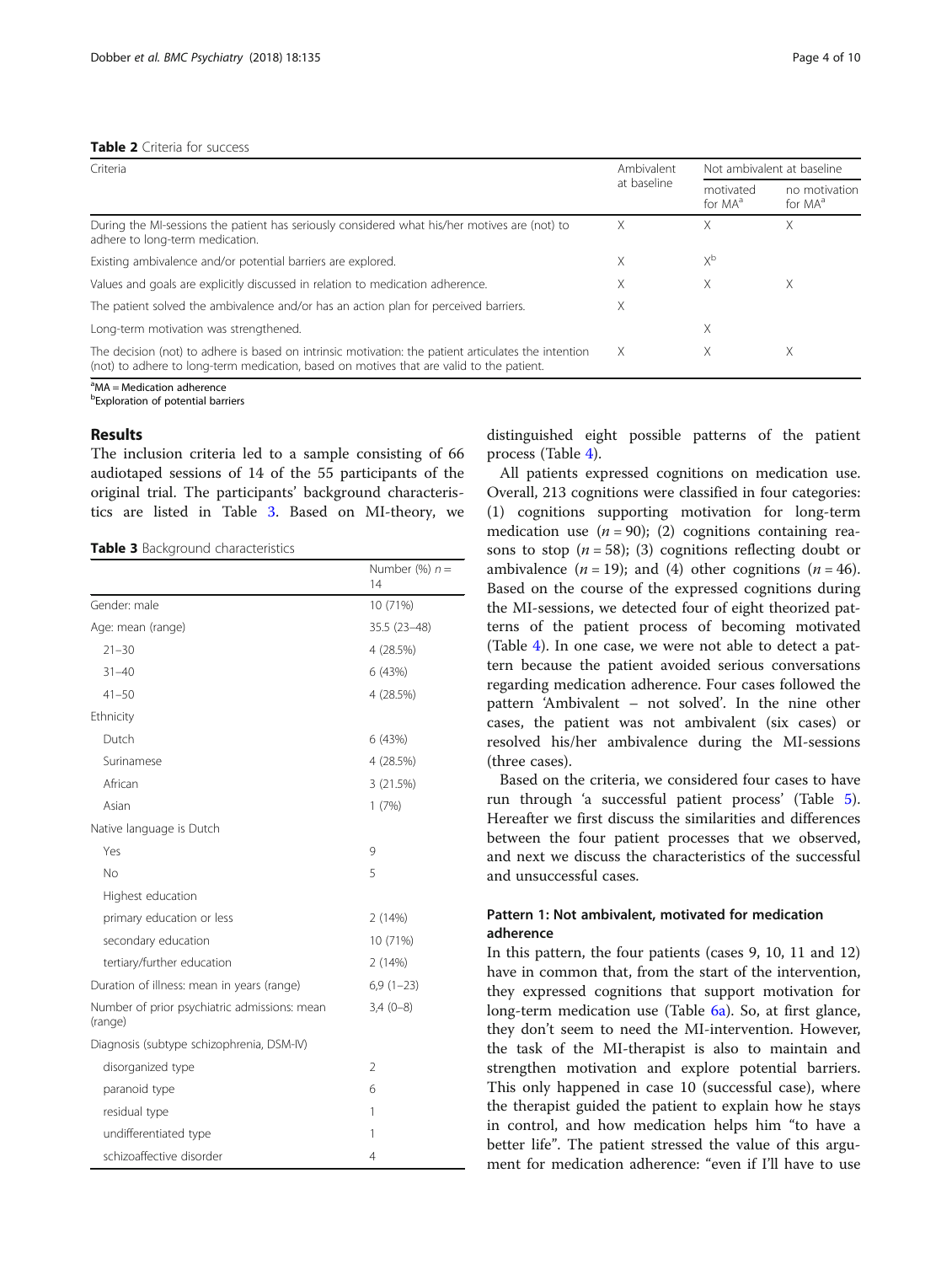<span id="page-5-0"></span>Table 4 Patterns of the patient process

| Baseline       | Development of patient process during MI-sessions |                         |                                        | Observed cases in this pattern |
|----------------|---------------------------------------------------|-------------------------|----------------------------------------|--------------------------------|
| Not-ambivalent | Remained not-ambivalent                           |                         | Motivation for medication adherence    | cases 9, 10, 11, 12            |
|                |                                                   |                         | No motivation for medication adherence | cases 3 and 7                  |
|                | Became ambivalent                                 | Ambivalence, solved     | Motivation for medication adherence    | no cases                       |
|                |                                                   |                         | No motivation for medication adherence | no cases                       |
|                |                                                   | Ambivalence, not solved |                                        | no cases                       |
| Ambivalent     |                                                   | Ambivalence, solved     | Motivation for medication adherence    | cases 5, 13, 14                |
|                |                                                   |                         | No motivation for medication adherence | no cases                       |
|                |                                                   | Ambivalence, not solved |                                        | cases 1, 4, 6, 8               |

Based on 13 cases. The pattern in case 2 remained unclear

Table 5 Successful and unsuccessful cases

medication four more years", thus strengthening his long-term motivation.

#### Pattern 2: Not ambivalent, no motivation for medication adherence

This patient's process is characterized by dominating cognitions, through all MI-sessions, on reasons to stop medication (Table [6b](#page-6-0)). In one case a language barrier hindered the execution of MI, and the therapist and patient failed to engage with each other (case 7). In the other case (case 3, successful case) therapist and patient explored both the patient's motives to stop the medication as well as alternative perspectives on the benefits of medication. However, this conversation did not evoke new cognitions on medication. As a result, the patient held on to his decision to stop the medication as soon as possible.

#### Pattern 3: Ambivalence solved, motivated for medication adherence

In three cases (5, 13 and 14) the patients' cognitions switched during the MI-sessions from doubt and ambivalence to needing long-term use of medications because of their effects (Table  $6c$ ). In the cases 5 and 14 (successful cases), this happened after exploring both sides of the

| Criteria        | Serious and explicit<br>consideration of<br>motives | Exploration of<br>ambivalence and/<br>or potential barriers | Explicit discussion<br>of values and goals<br>in relation to MA <sup>a</sup> | Ambivalence was<br>solved and/or action<br>plan was made | Strengthening of<br>long-term motivation | Decision based on<br>intrinsic motivation |
|-----------------|-----------------------------------------------------|-------------------------------------------------------------|------------------------------------------------------------------------------|----------------------------------------------------------|------------------------------------------|-------------------------------------------|
|                 | Cases with ambivalence at baseline                  |                                                             |                                                                              |                                                          |                                          |                                           |
|                 | $+$                                                 |                                                             |                                                                              |                                                          |                                          | $^{+}$                                    |
| 4               | $^{+}$                                              |                                                             |                                                                              |                                                          |                                          |                                           |
| 5               | $+$                                                 | $^{+}$                                                      |                                                                              | $^{+}$                                                   |                                          | $^{+}$                                    |
| 6               | $+$                                                 |                                                             |                                                                              |                                                          |                                          |                                           |
| 8               | $^{+}$                                              |                                                             |                                                                              |                                                          |                                          |                                           |
| 13              | $^{+}$                                              |                                                             |                                                                              | $+$                                                      |                                          |                                           |
| 14              | $^{+}$                                              | $^{+}$                                                      | $^{+}$                                                                       | $+$                                                      |                                          | $^{+}$                                    |
|                 |                                                     | Cases without ambivalent at baseline, motivated for MA      |                                                                              |                                                          |                                          |                                           |
| 9               | $+$                                                 | $\overline{\phantom{a}}^{\rm b}$                            |                                                                              |                                                          |                                          |                                           |
| 10 <sup>°</sup> | $+$                                                 | $+^{\rm b}$                                                 |                                                                              |                                                          |                                          |                                           |
| 11              |                                                     | $_b$                                                        |                                                                              |                                                          |                                          |                                           |
| 12              | $+$                                                 | $\overline{\phantom{a}}^{\rm b}$                            |                                                                              |                                                          |                                          |                                           |
|                 |                                                     | Cases without ambivalence at baseline, no motivation for MA |                                                                              |                                                          |                                          |                                           |
| 3               | $+$                                                 |                                                             | $^{+}$                                                                       |                                                          |                                          | $^{+}$                                    |
| 7               |                                                     |                                                             |                                                                              |                                                          |                                          |                                           |

Case in which the client avoided a serious conversation on MA

2 –– –– – –

**b**Exploration of potential barriers

+ means: this criterion was met during the MI-sessions

- means: did not meet this criterion during the MI-sessions

<sup>&</sup>lt;sup>a</sup>MA = Medication adherence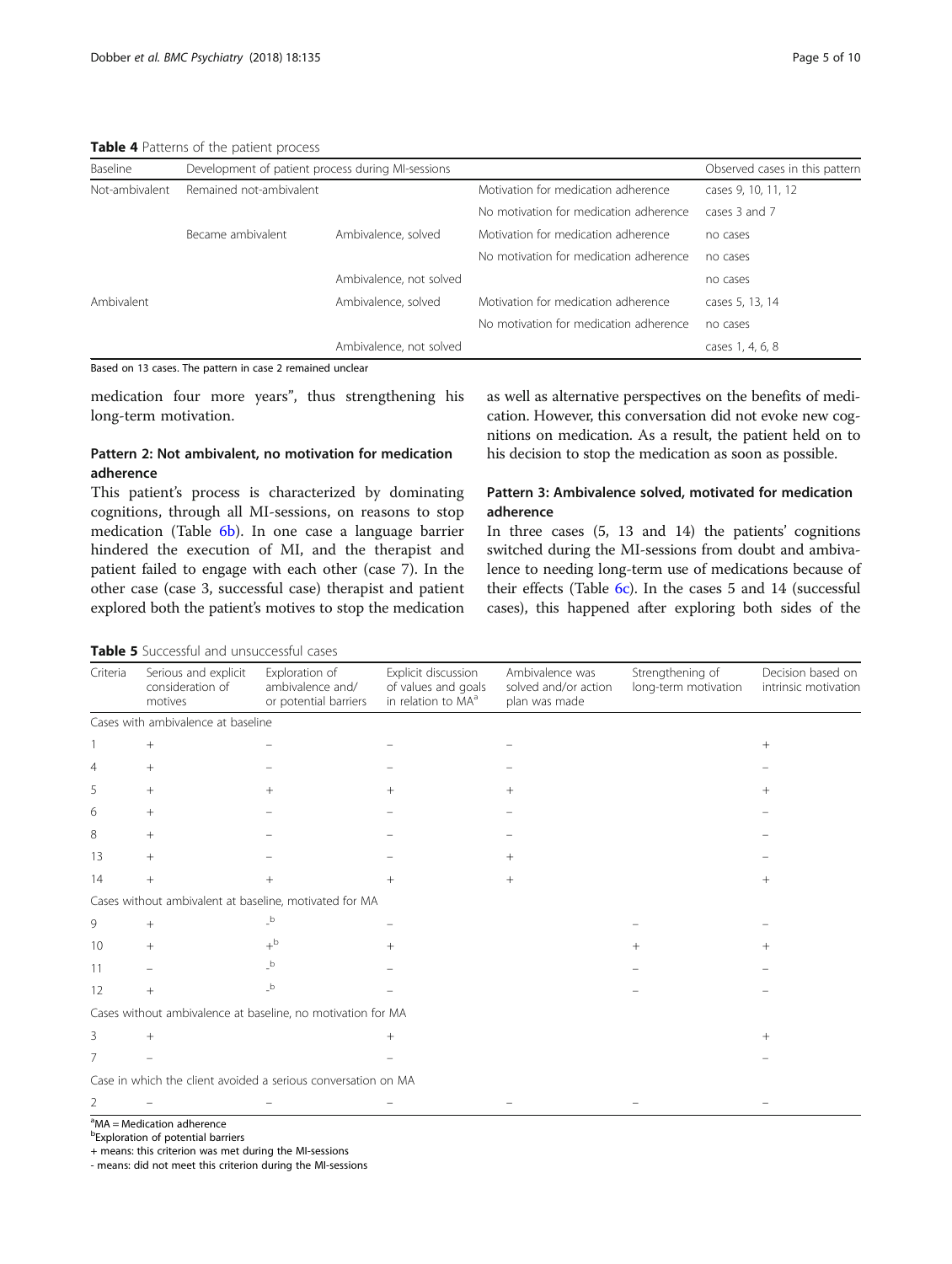#### <span id="page-6-0"></span>Table 6 Examples of courses of cognitions on medication through the sessions<sup>a</sup>

| Session 3<br>· Provisionally, I'll stay on medication, I might never quit.<br>· There are so many people taking medication.<br>Session 4<br>. No cognitions on medication expressed in this session.                                                                                                                                                                                                                                                                                                               |
|--------------------------------------------------------------------------------------------------------------------------------------------------------------------------------------------------------------------------------------------------------------------------------------------------------------------------------------------------------------------------------------------------------------------------------------------------------------------------------------------------------------------|
|                                                                                                                                                                                                                                                                                                                                                                                                                                                                                                                    |
| Session 3<br>· Sometimes, medication is important.<br>• When I live at home, I won't use medication.<br>Session 4<br>· I want to quit medication, I'm fine.                                                                                                                                                                                                                                                                                                                                                        |
|                                                                                                                                                                                                                                                                                                                                                                                                                                                                                                                    |
| Session 3<br>· Medication makes me feel less myself.<br>· Medication helps me to experience positive periods of time.<br>Session 4<br>• Medications should be used wisely, I should not experiment with it.<br>• I need to use this medication dose because the impact of psychosis<br>on my life is so big, so I need to prevent that from happening.                                                                                                                                                             |
|                                                                                                                                                                                                                                                                                                                                                                                                                                                                                                                    |
| Session 5<br>. No cognitions on medication expressed in this session.<br>Session 6<br>· In the long-term, medication is addictive.<br>· I'm certain that quitting medication won't make me relapse.<br>Session 7<br>• No cognitions on medication expressed in this session.<br>Session 8<br>· I fear medication-addiction because of long-term use.<br>. If I were in control, it would be fine to use the medication for one<br>more year.<br>Session 9<br>. I'm not sure whether the pro's weight out the cons. |
|                                                                                                                                                                                                                                                                                                                                                                                                                                                                                                                    |

ambivalence. Guided by the therapists' open-ended questions and complex reflections, these patients discovered the relations between medication adherence, indirect benefits of medication and of relapse prevention, and important goals and values for them. This seemed to be key for the patients in solving their ambivalence. One patient saw medication as a strong protector against psychosis, but she felt that medication influenced her emotions, feeling "a little muted" and "not feeling completely myself". However, "Keeping my job" and "Autonomy" were important values for her, as she wanted to stay in control, and so she employed a self-developed minimal dosing strategy. But sometimes the dose was too low, resulting in a relapse. Through the sessions this ambivalence shifted to "If I use an optimal dose keeping me stable, and helping me to function well in my job, I can learn to accept that I am a little muted and a little slower." (case 5).

In case 13, during the last session, the patient also switches his cognitions from 'doubt/ambivalence' to 'needing medication for its effect'. But this switch had not been preceded by an exploration of the ambivalence by the patient, nor was medication linked to the patient's values. Hence, the base of intrinsic motivation for this patient's decision to adherence is unclear.

#### Pattern 4: Ambivalent, not solved

These four patients (cases 1, 4, 6 and 8) expressed cognitions showing doubt and ambivalence (Table 6d). In two cases (cases 4 and 8) the patient and therapist did not succeed in building a trusting relationship, and their conversations remained superficial. Both patients accepted the present need to take medication because external factors (the treating physician; being subjected to compulsory treatment) demand this. But they also set a one year limit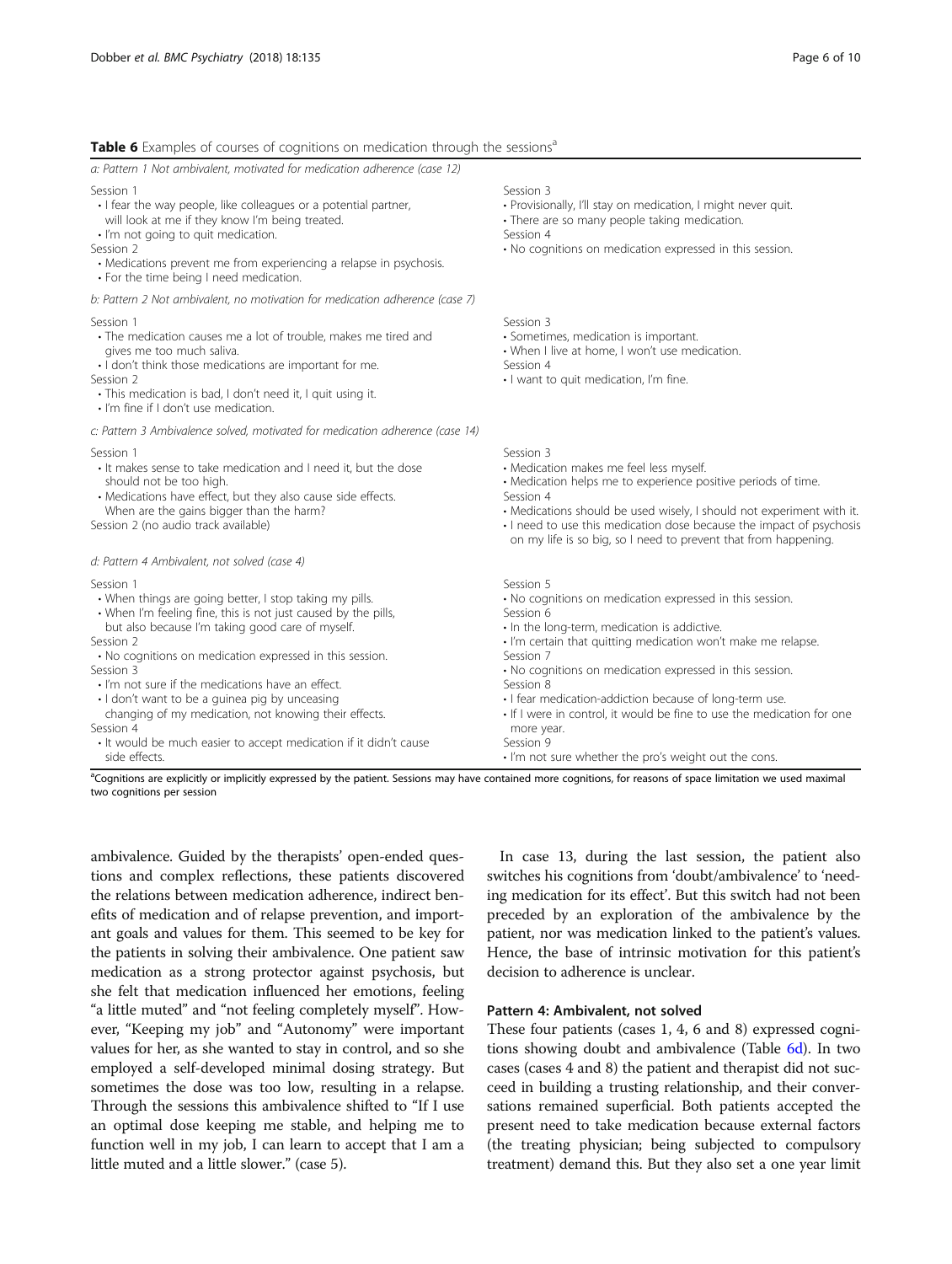as an acceptable period of time for medication use, with the intention to stop.

In all four cases the patient process stagnated after expressing the ambivalence towards, or barriers for, longterm medication use. The therapist and the patient kept going around in circles about the pros and the cons, and were not able to explore and solve the ambivalence.

#### Successful/unsuccessful

In the first session of all cases the therapist made an effort to engage with the patient, mostly by asking the patient to review his/her illness history and his/her experiences in mental health care. A trusting relationship is the base of motivational interviewing, and therefore a prerequisite for success. In all four successful cases (3, 5, 10 and 14) and in five of the nine unsuccessful cases  $(1, 6, 9, 12, 13)$ , the MISC-rating of patient selfexploration was ≥4, indicating a trusting relationship. In the four cases (4, 7, 8 and 11) lacking such engagement, the conversation remained superficial, with limited openness shown by the patient. One patient expressed this during the last session in a closing remark: "I know what you're thinking and what you want to say. I will not argue over that, but I have my own vision and opinion." (case 4). In line with MI-theory, the trusting relationship was fostered if the therapist showed good listening skills, asked open-ended questions, reflected the patient's experiences and perceptions and showed empathy, acceptance and understanding. By contrast, the relationship between patient and therapist was hindered by the therapist focusing on the actual facts in the patient's story (ignoring the patient's perception), and taking up the expert-role. Moreover, the emergence of a strict question-answer pattern, or the existence of a language barrier between patient and therapist, also impeded this relationship.

In successful cases the patients had the opportunity to tell their story from their perspective and without rushing. This story included ambivalence or potential barriers to long-term medication use, and the patients became aware of their ambivalences. The therapists and patients explored both sides of the ambivalence, and the patients linked medication use to their own goals and values. Hereafter the patients articulated their intention to adhere, based on their previously explored motives. In the unsuccessful cases, although articulated by the patient, ambivalences or barriers remained unexplored. In most of the unsuccessful cases the patients expressed their values, but the therapists missed opportunities to elicit change talk by linking these goals or values to medication adherence (Table [7\)](#page-8-0). One patient expressed his fear of relapse and hospitalization: "I don't ever want to go back there", the therapist then only reflected this goal, failing to query how medication might contribute to this (case 8).

#### Medication adherence

One of the main outcomes on medication adherence after six months in the originating RCT [\[9](#page-10-0)] was a 5-point adherence item of the Life Chart Schedule (LCS) [[20](#page-10-0)], judged by patient, physician and/or caregiver. This followup score was complete for six patients. The scores indicate, in accordance with their patient process, ≥4 for patients who decided to adhere to long-term medication. An exception is the ambivalent patient in case 1, with a higher score than expected (Table [8](#page-8-0)).

#### **Discussion**

In this study, we found four patterns of the patient process of becoming (more) motivated for long-term medication adherence. We detected that the content and course of the expressed cognitions on medication may serve as a possible indicator for that process, and we identified three success factors.

The first success factor was the trusting relationship. The establishment of such a relationship promotes the depth of patient engagement. The second success factor was the therapist's ability to adapt the MI-strategy to the patient process. Through this strategy, the therapist stimulates the mechanisms of change within the patient [[21\]](#page-10-0). One of these potential mechanisms is "change talk", as it results in the patient hearing him/herself argue for medication adherence [\[22](#page-10-0)]. By hearing him/herself articulating "I must take my pills, or else it will get me in trouble", the patient strengthens his/her belief in this cognition, and fosters a self-perception [[23\]](#page-10-0) of being "someone who takes medication for good reasons". In this study, we found that the lack of such a strategy in the unsuccessful cases appeared to hinder the progress of the patient process.

An explicit conversation regarding the patient's values or goals in relation to medication adherence was the third success factor. Taking medication is often associated with being ill and not feeling well, so intrinsic motivation for long-term medication use can only be elicited if the medication serves an important goal for the patient. This means that the therapist should support the patient to reflect on his/her goals and values and on his/her willingness and ability to change (i.e. take medications for a prolonged period of time) for these goals or values. In line with MI-theory, it is the patient who has to voice this relation, not the therapist.

The combination of these success factors may constitute good MI-practice on medication adherence in this patient group. Miller and Rollnick [[13,](#page-10-0) [24\]](#page-10-0) stress that, in MI, the intervention comprises both the relational and technical components, and that the active ingredients must be present. But the exact effects and active ingredients may differ between target groups [[22\]](#page-10-0). These active ingredients however, are not well known and based on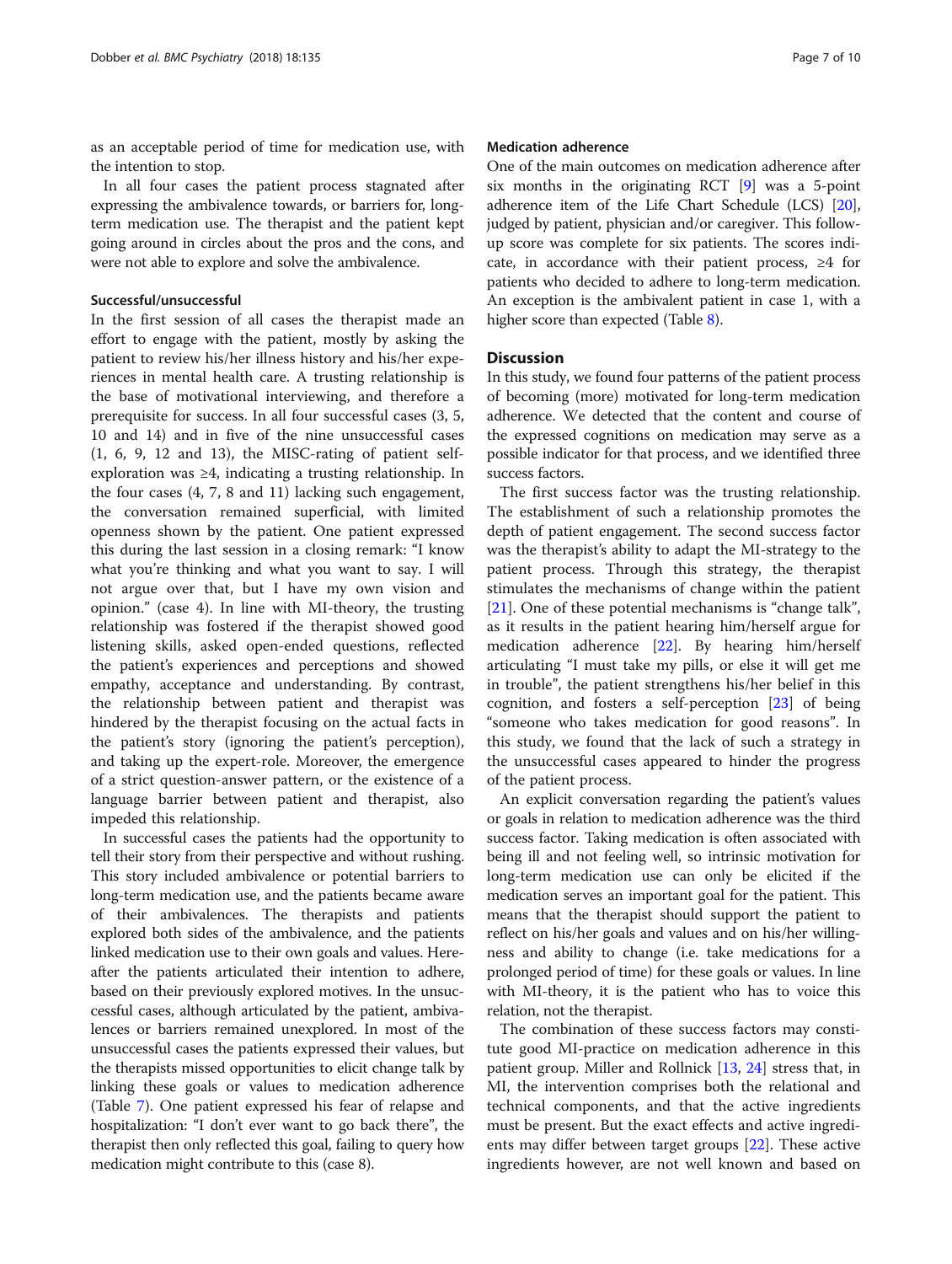<span id="page-8-0"></span>Table 7 Content of the MI-sessions

| Elements of the sessions                           | Successful cases $(n = 4)$ | Unsuccessful cases $(n = 9)$ |  |  |
|----------------------------------------------------|----------------------------|------------------------------|--|--|
|                                                    | yes / no                   | yes / no                     |  |  |
| Trusting relationship                              | 4/0                        | 5/4                          |  |  |
| Open conversation on medication adherence          | 4/0                        | 5/4                          |  |  |
| Ambivalence or barriers articulated by the patient | 2/2                        | 7/2                          |  |  |
| Values or goals articulated by the patient         | 4/0                        | 8/1                          |  |  |

MI-theory, which was inductively derived from the analysis of clinical practice [\[25](#page-10-0), [26\]](#page-10-0), and on inconsistent findings from deductive empirical research [\[25](#page-10-0)]. In alcohol dependency studies, change talk and intention to change were related to better outcomes [\[21\]](#page-10-0), while therapist MI-inconsistent behaviour was related to worse outcomes [[21\]](#page-10-0). In a meta-analysis on the potential technical MI-key components [[27\]](#page-10-0), MI-consistent skills were associated with more change talk, and MI-inconsistent skills with less change talk and more sustain talk. In a secondary analysis of two RCT's on brief MI in college students [[28\]](#page-10-0), client self-exploration and therapist MI-Spirit were associated with better outcomes. In research with mixed mental health groups [\[29](#page-10-0)], patient engagement was found as a potential mechanism of change. So, all these studies suggest potential active ingredients that are in line with MI-theory. We found that MI-Spirit and patient engagement constituted the basis of a fruitful MI-session. Empathy, partnership and acceptance and the technical MI-strategy were essential components in the successful cases. Lane [\[30](#page-10-0)] and Hilton et al. [[25](#page-10-0)] however, point out that the focus on theorized ingredients may be premature, and call for qualitative inductive research for a deeper understanding of the phenomenon

of MI and processes within MI. In our qualitative study, we found three success factors, and two of them, "a trusting relationship" and "the therapist's ability to adapt the MI-strategy to the patient process", refer to MI-skills that, in line with MI-theory, are standard elements of all MI [\[24](#page-10-0)]. The third success factor "exploring values" is an optional MI-component, and our study suggests that this optional component may be a key component of MI in this patient group with medication adherence as the target behaviour.

Our study adds to the scarce research literature on MI to enhance medication adherence in patients with schizophrenia. Drymalski and Campbell [[31](#page-10-0)] conclude in their review that, due to serious methodological concerns, there is no reliable research on MI and medication adherence in patients with schizophrenia before 2006. In the trial from which the present sample originates, Barkhof et al. [[9](#page-10-0)] found no effect of MI on medication adherence, but there were indications that targeted use of MI might be beneficial for medication adherence for some subgroups. In the present study, however, we used other criteria to detect successful cases, i.e. not medication adherence per se, but a patient decision (not) to adhere, based on intrinsic motivation after explicit exploration of motives, goals,

Table 8 Medication adherence at 6-month follow-up

| Baseline       | Patient process         |                                        | Observed cases<br>$(n = 13)$ | LCS-score<br>patient <sup>a</sup> | LCS-score<br>physician <sup>a</sup> | LCS-score<br>carer <sup>a</sup> |
|----------------|-------------------------|----------------------------------------|------------------------------|-----------------------------------|-------------------------------------|---------------------------------|
| Not-ambivalent | Remained not-ambivalent | Motivation for medication adherence    | case 9                       | $\overline{4}$                    |                                     |                                 |
|                |                         |                                        | case 10                      | -                                 |                                     |                                 |
|                |                         |                                        | case 11                      | 5                                 | 5                                   | 5                               |
|                |                         |                                        | case 12                      | 4                                 | 5                                   | 5                               |
|                |                         | No motivation for medication adherence | case 3                       |                                   |                                     |                                 |
|                |                         |                                        | case 7                       | -                                 |                                     |                                 |
| Ambivalent     | Ambivalence, solved     | Motivation for medication adherence    | case 5                       | 5                                 | -                                   | 5                               |
|                |                         |                                        | case 13                      |                                   |                                     |                                 |
|                |                         |                                        | case 14                      |                                   |                                     |                                 |
|                | Ambivalence, not solved | Ambivalent on medication adherence     | case 1                       | 4                                 | $\overline{4}$                      |                                 |
|                |                         |                                        | case 4                       |                                   |                                     |                                 |
|                |                         |                                        | case 6                       | 3                                 | 2                                   | 2                               |
|                |                         |                                        | case 8                       |                                   |                                     |                                 |

<sup>a</sup>LCS = Life Chart Score-adherence item [[20](#page-10-0)]. Judged by patient, caregiver and/or physician. Score 1 = prescribed medication never taken; score 2 = took less than 50%; score 3 = took more than 50%; score 4 = nearly always took the prescribed medication; score 5 = always took the prescribed medication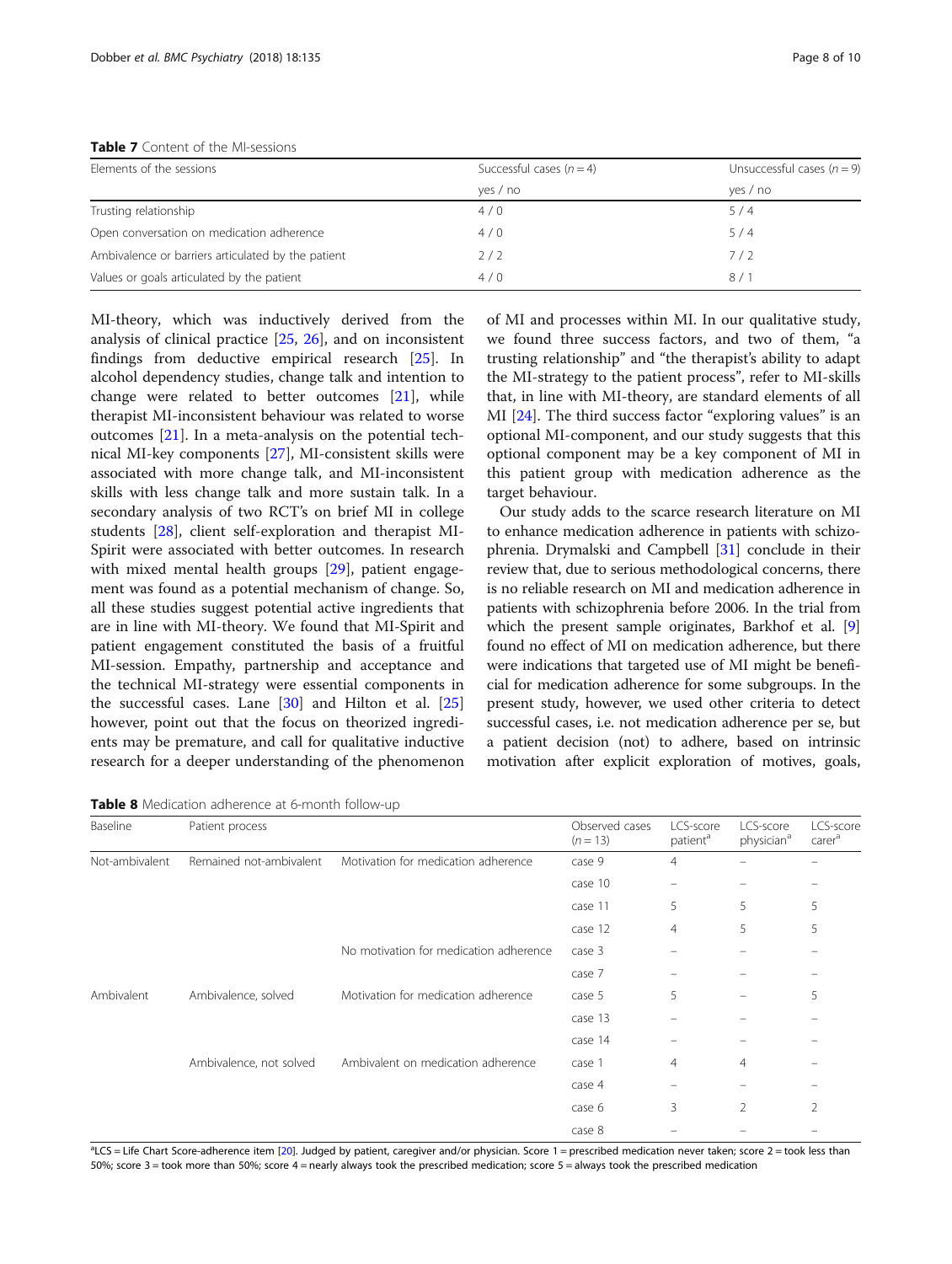values, and solved ambivalence and potential barriers. As a consequence, one case in which the patient decided not to adhere to long-term medication use, is also a successful case (case 3).

#### Strengths and limitations of this study

A strength of this study is the pragmatic character of the original RCT. After a 32-h training and with monthly supervision, the therapists started the MI-intervention. This closely parallels usual practice in non-research conditions. Hence, the results reflect the MI-practice of newly starting MI-therapists at beginning proficiency, and not of experienced MI-therapists at expert level. This is also a limitation, because it may have led to less variation in patient process patterns, and it may explain why none of the initially not-ambivalent patients became ambivalent during the MI-intervention. Another strength is the inclusion of patients with a severe course of schizophrenia who experienced a psychotic relapse due to medication nonadherence in the past year.

A limitation of this study was the size and the composition of the sample. We retrieved sufficient audio-recorded MI-sessions for 14 of the 55 patients. This led to a selection of patients from the original sample, so this study lacks an analysis of patients not-consenting to audio-recording, and of drop-out patients.

The qualitative design and the limitations in sample size and sample composition call for prudence in generalization of the findings. Many factors influence the patient process, e.g. patient factors like education level and type and severity of mental illness, therapist factors like experience, but also health care related factors such as length of time available for the MI-sessions. We studied 14 specific cases, which enabled us to gain a more profound insight in what happened in these MI-sessions. However, this does not mean these sessions represent all patient situations, so this limits the generalization of our findings. Despite these limitations, our study results offer an indication on processes that might also be important in MI-sessions with comparable patients with multi-episode schizophrenia and recent medication nonadherence in their history.

#### Conclusions

First, there are different patterns of patient processes in MI on medication adherence. This suggests that motivation for medication adherence may be improved if MItherapists adapt their MI-strategy to the process. An indicator of these processes may be found in the course of the expressed cognitions on medication.

Second, criteria based on both MI-theory and good practice of care may be useful to differentiate between successful and unsuccessful cases. Third, the findings in our study suggest that the content of a successful MI-intervention for this target behaviour comprises a trusting relationship, the

articulation of ambivalence or possible barriers for sustained medication use and the exploration of this ambivalence and barriers in relation with patient values and goals. When a patient is not ambivalent, MI may support the exploration of medication adherence in relation to the patient's values and goals, to strengthen long-term motivation, or to explore the possibility of new patient perspectives on indirect benefits of long-term medication use.

#### Abbreviations

DSM-IV: Diagnostic and Statistical Manual of Mental Disorders4th Edition; LCS: Life Chart Score; MA: Medication adherence; MI: Motivational Interviewing; MISC: Motivational Interviewing Skill Code; MITI: Motivational Interviewing Treatment Integrity; n.a.: not applicable; RCT: Randomized Controlled Trial; RR: Risk Ratio; SCOPE: Motivational Interviewing Sequential Code for Observing Process Exchanges; USA: United States of America

#### Acknowledgements

We thank Vera Kruse for her help in coding and for independently (double) analysing two cases, Elena Le Poole for her help in coding, and Grace Jenkins for her comments on our English language use.

#### Funding

This work was supported by a research grant from the Netherlands Organisation for Scientific Research (NWO) to JD.

#### Availability of data and materials

The datasets generated and analysed during the current study are not publicly available due to identifying participant information. Data may be available from the corresponding author upon request, but restrictions apply on the availability of these data in accordance with the ethical rules of the Medical Ethical Committee of the Academic Medical Center of the University of Amsterdam.

#### Authors' contributions

JD, CL, LdH, WSoR, RP, EB, BvM contributed to the study design. JD and EB performed the data acquisition and the data analysis. JD, LdH and EB interpreted the data, and CL and BvM checked the data-interpretation. JD, CL, LdH, WSoR, RP, EB, BvM participated in the writing of the manuscript. All authors read and approved the final manuscript.

#### Ethics approval and consent to participate

This study was approved by the Medical Ethics Committee of the Academic Medical Center, Amsterdam. Written informed consent was obtained from all participants.

#### Competing interests

The authors declare that they have no competing interests.

#### Publisher's Note

Springer Nature remains neutral with regard to jurisdictional claims in published maps and institutional affiliations.

#### Author details

<sup>1</sup> ACHIEVE Centre of Applied Research, Faculty of Health, Amsterdam University of Applied Sciences, Tafelbergweg 51, 1105 BD Amsterdam, The Netherlands. <sup>2</sup>Department of Psychiatry, Academic Medical Center, University of Amsterdam, Meibergdreef 9, 1105 AZ Amsterdam, The Netherlands. 3 Department of Cardiology, Academic Medical Center, University of Amsterdam, Meibergdreef 9, 1105 AZ Amsterdam, The Netherlands. <sup>4</sup>GGZ Rivierduinen, Sandifortdreef 19, 2333 ZZ Leiden, The Netherlands. <sup>5</sup>Inholland University of Applied Sciences, De Boelelaan 1109, 1081 HV Amsterdam, The Netherlands. <sup>6</sup>Department of Psychiatry, VU University Medical Center, De Boelelaan 1117, 1081 HV Amsterdam, The Netherlands. <sup>7</sup>Parnassia Psychiatric Institute, Monterseweg 93, 2553 RJ The Hague, The Netherlands.